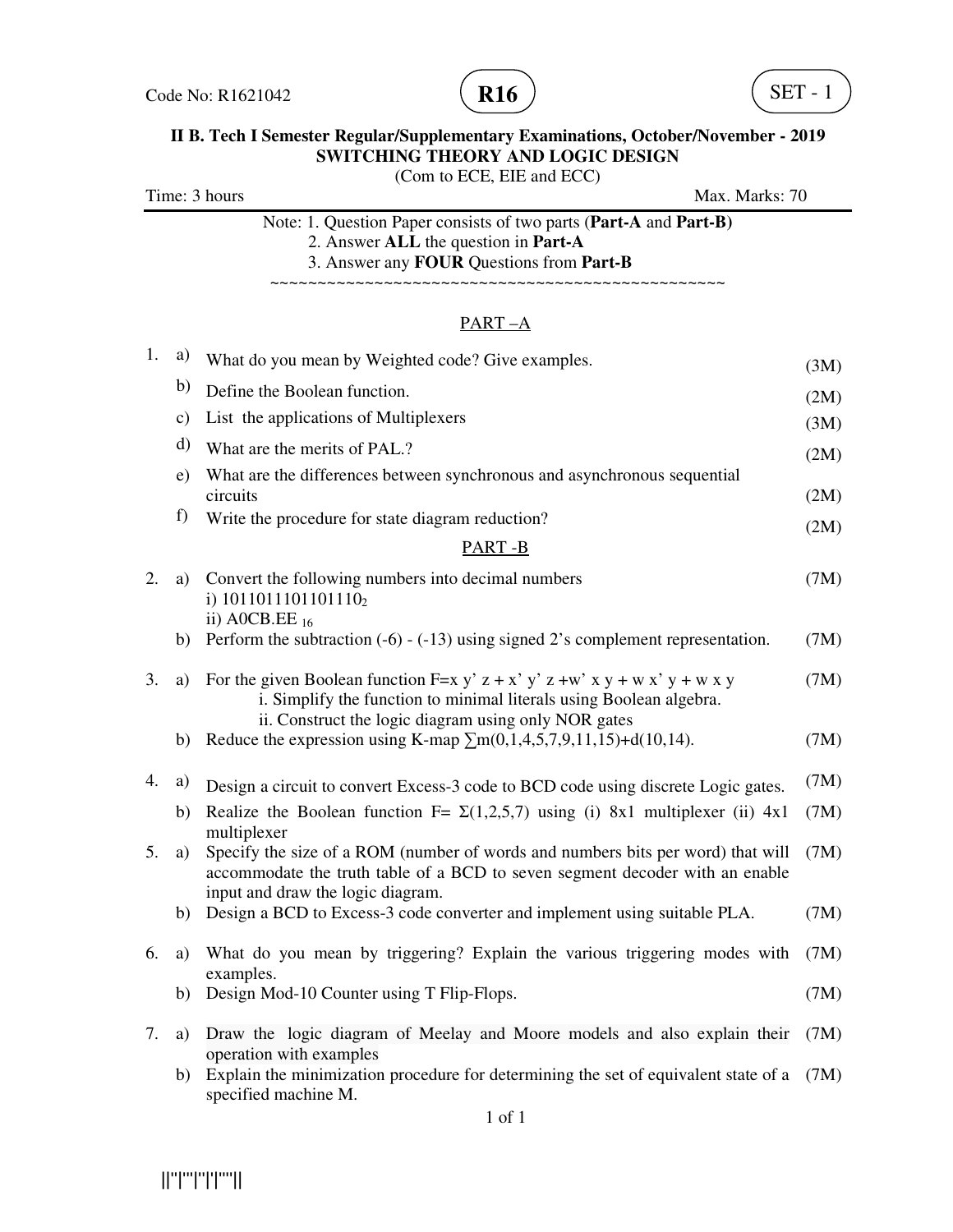

# **II B. Tech I Semester Regular/Supplementary Examinations, October/November - 2019 SWITCHING THEORY AND LOGIC DESIGN**

(Com to ECE, EIE and ECC) Time: 3 hours Max. Marks: 70

| Note: 1. Question Paper consists of two parts (Part-A and Part-B) |  |
|-------------------------------------------------------------------|--|
| 2. Answer ALL the question in Part-A                              |  |
| 3. Answer any <b>FOUR</b> Questions from <b>Part-B</b>            |  |
|                                                                   |  |

### **PART –A**

| 1. | a)            | Define 2421 code.                                                                                                                                                                                                      | (2M)  |
|----|---------------|------------------------------------------------------------------------------------------------------------------------------------------------------------------------------------------------------------------------|-------|
|    | b)            | State De-morgan theorems                                                                                                                                                                                               | (3M)  |
|    | $\mathbf{c})$ | What is encoder? Give examples.                                                                                                                                                                                        | (2M)  |
|    | d)            | Give the comparison between PLA and PAL.                                                                                                                                                                               | (2M)  |
|    | e)            | What are the differences between Latches and Flip Flops                                                                                                                                                                | (2M)  |
|    | f)            | What are the limitations of FSM?                                                                                                                                                                                       | (3M)  |
|    |               | <b>PART-B</b>                                                                                                                                                                                                          |       |
| 2. | a)            | Explain different methods used to represent negative numbers in binary                                                                                                                                                 | (7M)  |
|    | b)            | system.<br>Write the following binary numbers in signed 1's complement form and signed<br>2's complement form using 16 bit registers.<br>$(i) + 1001010$ $(ii) -11110000$<br>(iii) $-11001100.1$ (iv) $+100000011.111$ | (7M)  |
| 3. | a)            | Obtain the complement of the following Boolean expressions.<br>$(i)$ AB+A(B+C)+B'(B+D)<br>$(ii)$ A+B+A'B'C                                                                                                             | (4M)  |
|    | b)            | Simplify the function $F(w, x, y, z) = \Sigma(1,3,7,11,15)$ , which has the don't care<br>$d(w, x, y, z) = \Sigma(0,2,5)$ using Karnaugh map<br>conditions                                                             | (10M) |
| 4. | a)            | Explain the priority encoder with a neat logic diagram.                                                                                                                                                                | (7M)  |
|    | b)            | Explain the operation of a look ahead adder circuit with neat diagram                                                                                                                                                  | (7M)  |
| 5. | a)            | Tabulate the PLA programming table for the four Boolean functions listed<br>below                                                                                                                                      | (7M)  |
|    |               | $A(x,y,z) = \sum (1, 2, 4, 6)$ $B(x,y,z) = \sum (0, 1, 6, 7)$<br>$D(x,y,z) = \sum (1, 2, 3, 5, 7)$<br>$C(x,y,z) = \Sigma (2,6)$                                                                                        |       |
|    | b)            | Design a BCD to seven segment decoder using PROM                                                                                                                                                                       | (7M)  |
| 6. | a)            | Draw the logic diagram of a JK flip flop and using excitation table. explain its<br>operation.                                                                                                                         | (7M)  |
|    | b)            | Draw the circuit diagram of Johnson counter using D-flip-flops and explain its<br>operation with the help of bit pattern.                                                                                              | (7M)  |

1 of 2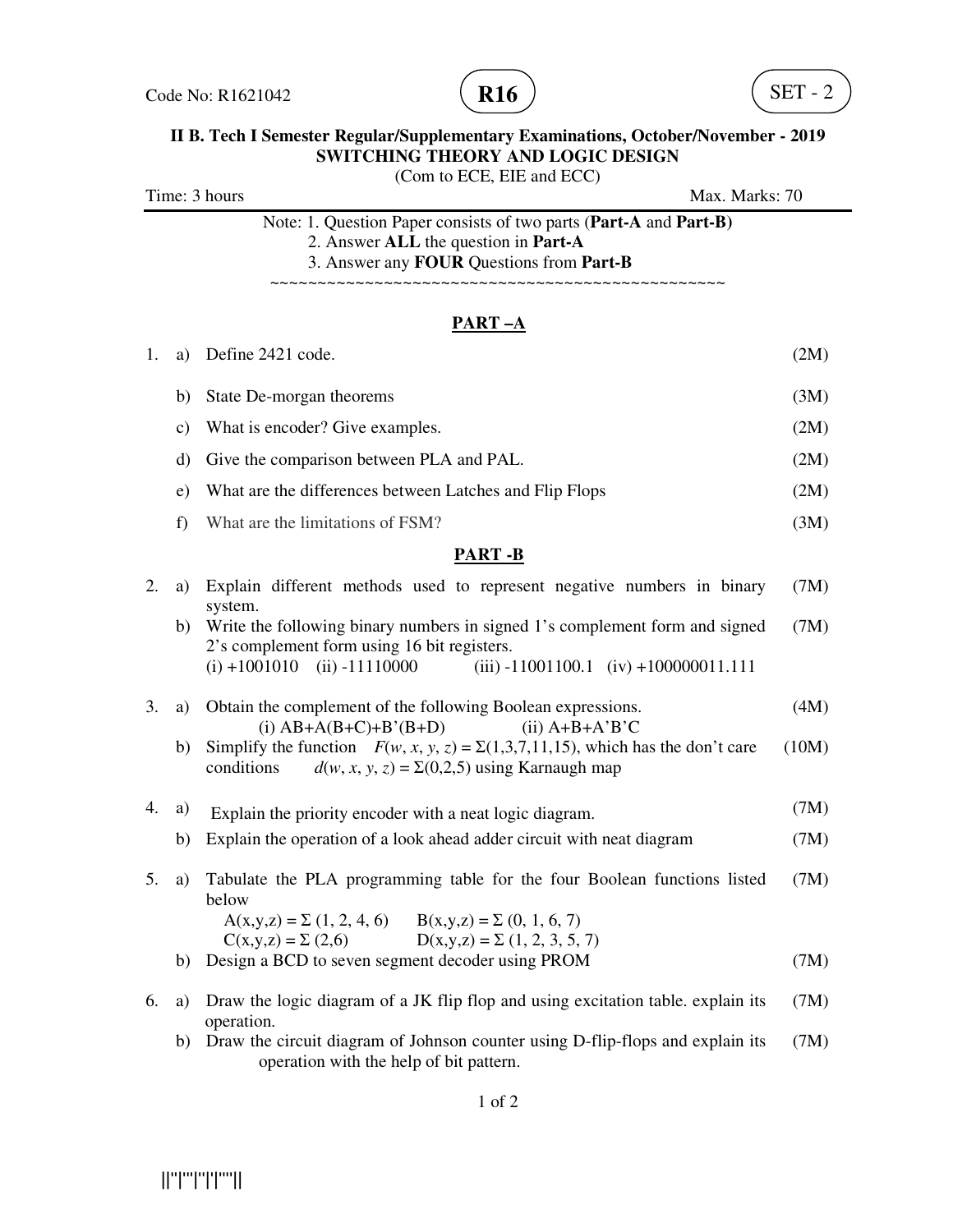- 7. a) Discuss Mealay Machine models of sequential circuits. (4M)
	- b) Convert the following Mealay machine into a corresponding Moore machine. (10M)

| Present      | Input, $X=0$       | Input, $X=1$       |
|--------------|--------------------|--------------------|
| <b>State</b> | Next state, output | Next state, output |
|              | B, 0               | E, 0               |
| B            | E, 0               | D, 0               |
| $\subset$    | D, 1               | A, 0               |
|              |                    | E. 0               |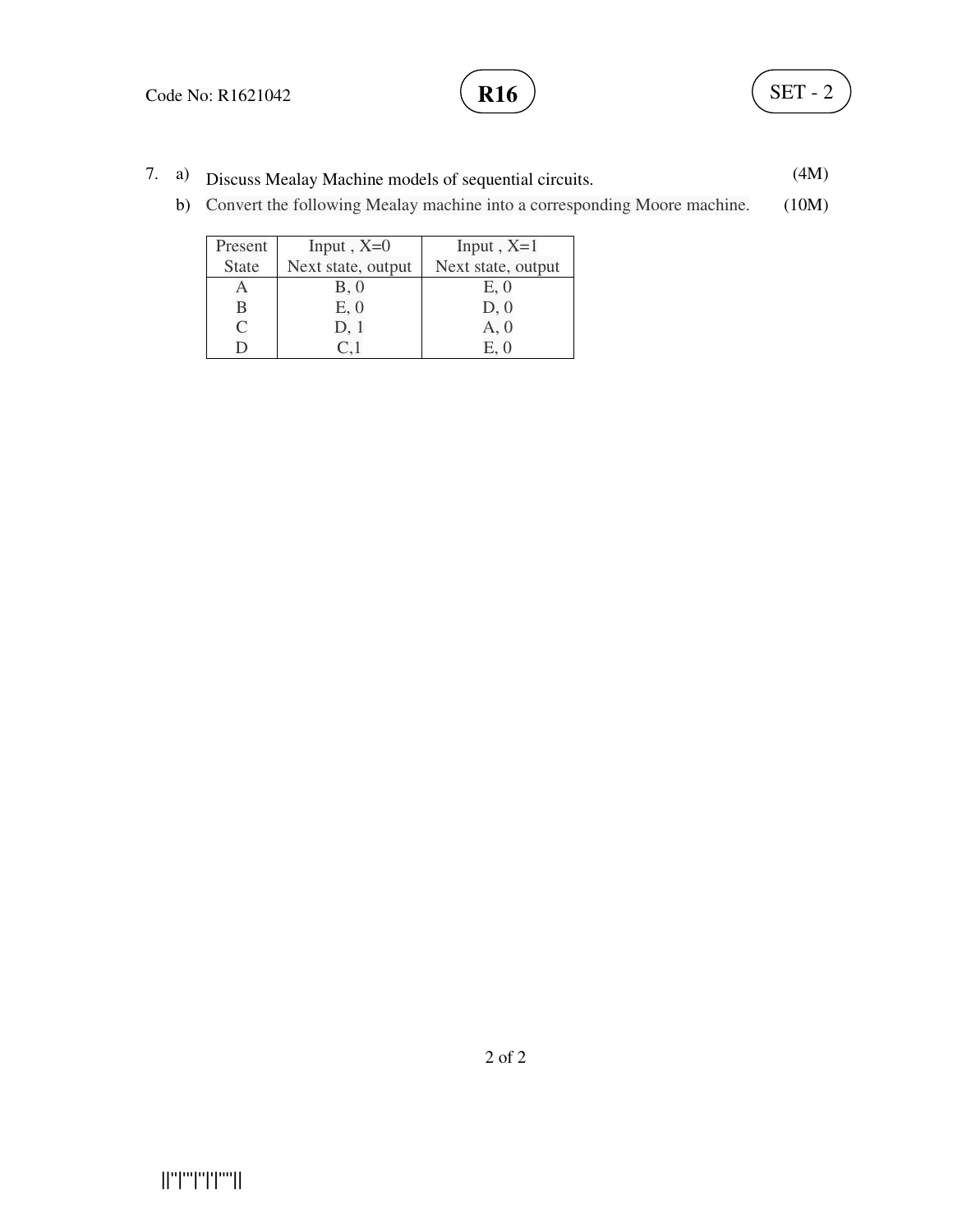

# **II B. Tech I Semester Regular/Supplementary Examinations, October/November - 2019 SWITCHING THEORY AND LOGIC DESIGN**

|    | (Com to ECE, EIE and ECC)<br>Time: 3 hours<br>Max. Marks: 70 |                                                                                                                                                                                                                              |       |
|----|--------------------------------------------------------------|------------------------------------------------------------------------------------------------------------------------------------------------------------------------------------------------------------------------------|-------|
|    |                                                              | Note: 1. Question Paper consists of two parts (Part-A and Part-B)<br>2. Answer ALL the question in Part-A<br>3. Answer any FOUR Questions from Part-B                                                                        |       |
|    |                                                              | <u>PART-A</u>                                                                                                                                                                                                                |       |
| 1. | a)                                                           | Concert $(0.513)_{10}$ to octal                                                                                                                                                                                              | (3M)  |
|    | b)                                                           | Obtain the dual of A'B+A'BC'+A'BCD+A'BC'D'E                                                                                                                                                                                  | (2M)  |
|    | $\mathbf{c})$                                                | What is binary subtractor?                                                                                                                                                                                                   | (2M)  |
|    | d)                                                           | Give the basic structure of PLA.                                                                                                                                                                                             | (3M)  |
|    | e)                                                           | What is Race around condition?                                                                                                                                                                                               | (2M)  |
|    | f)                                                           | What is a state diagram?                                                                                                                                                                                                     | (2M)  |
|    |                                                              | <b>PART-B</b>                                                                                                                                                                                                                |       |
| 2. | a)                                                           | Represent (199) <sub>10</sub> in the following code: (i) Binary (ii) BCD (iii) 2421<br>$(iv)$ 84-2-1.                                                                                                                        | (8M)  |
|    | b)                                                           | Convert the following.<br>i. $AB_{16} = ()_{10}$<br>ii. $1234_8 = ()_{10}$<br>$10110011_2 = ()_{10}$<br>iii.                                                                                                                 | (6M)  |
| 3. | a)                                                           | Simplify the following Boolean function to a minimum number of literals.<br>$F(A, B, C) = \sum (1, 4, 5, 6, 7)$ .                                                                                                            | (4M)  |
|    | b)                                                           | For the given function<br>$F(A, B, C, D, E) = \Sigma(0,1, 2, 3, 4, 5, 9, 10, 16, 17, 18, 19, 20, 22, 25, 26) + \Sigma d (7,$<br>11, 12, 13, 15, 23, 27, 28, 29, 30). Obtain minimal SOP expression using K-<br>Map.          | (10M) |
| 4. |                                                              | a) Explain how a decoder can be converted into a de-multiplexer with relevant<br>block diagrams and truth tables.                                                                                                            | (7M)  |
|    | b)                                                           | Realize a 3 to 8 decoder using 2 to 4 decoder and other required gates.                                                                                                                                                      | (7M)  |
| 5. | a)                                                           | Implement the following Boolean functions using a PAL that has four sections<br>with three product terms each.<br>F1 (A, B, C, D) = $\Sigma$ (2, 12, 13) and F2 (A, B, C, D) = $\Sigma$ (7, 8, 9, 10, 11, 12,<br>13, 14, 15) | (10M) |
|    | b)                                                           | Compare PROM, PLA and PAL.                                                                                                                                                                                                   | (4M)  |

1 of 2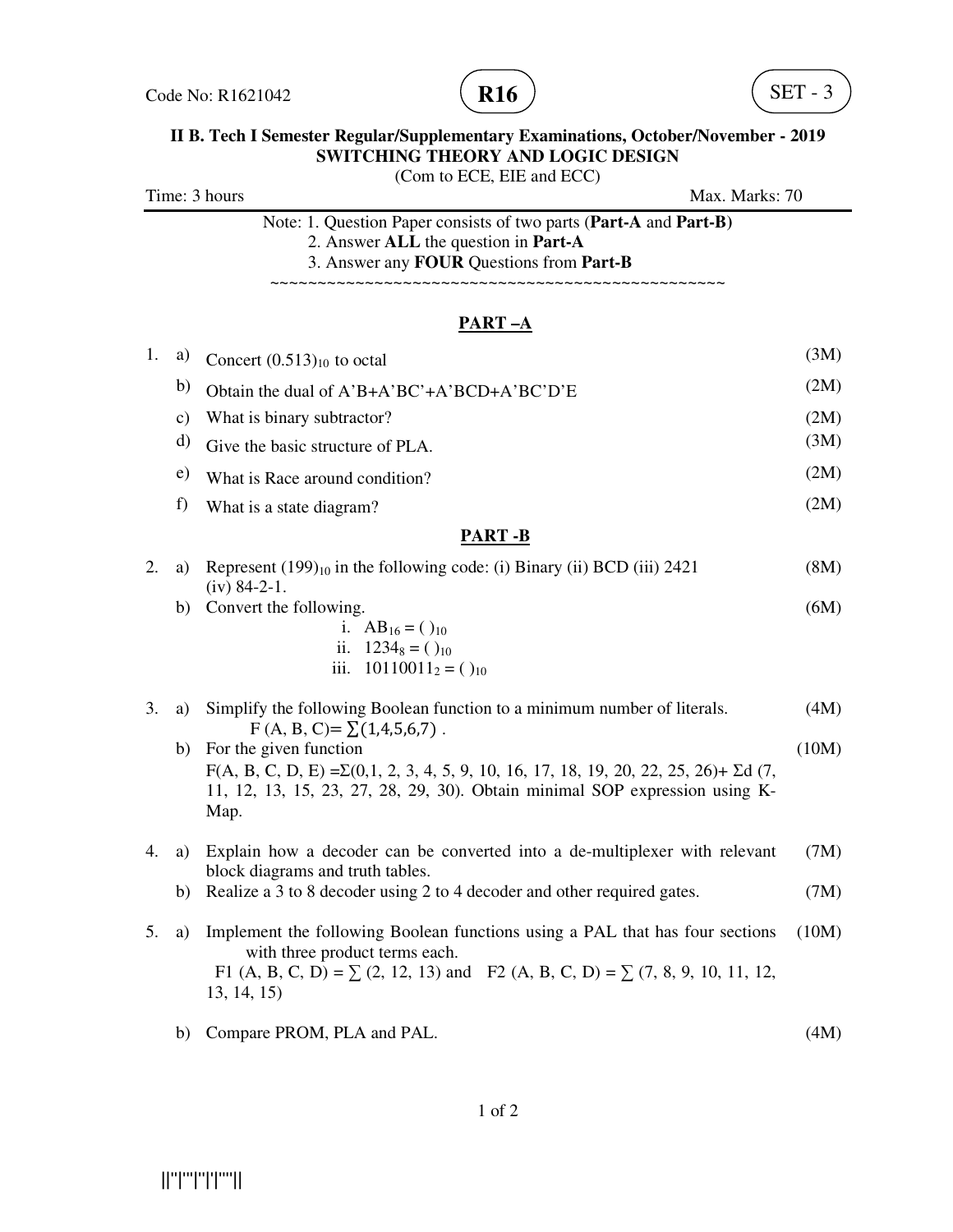| 6. | a) | Using the method of flip flop conversion carry out the conversion from JK flip<br>flop to D flip flop. | (7M)  |
|----|----|--------------------------------------------------------------------------------------------------------|-------|
|    |    | b) Design a decade counter using RS flip flops.                                                        | (7M)  |
|    |    | 7. a) Distinguish between Meelay & Moore machines                                                      | (4M)  |
|    |    | b) Design a Moore type sequence detector to detect a serial input sequence of 101.                     | (10M) |